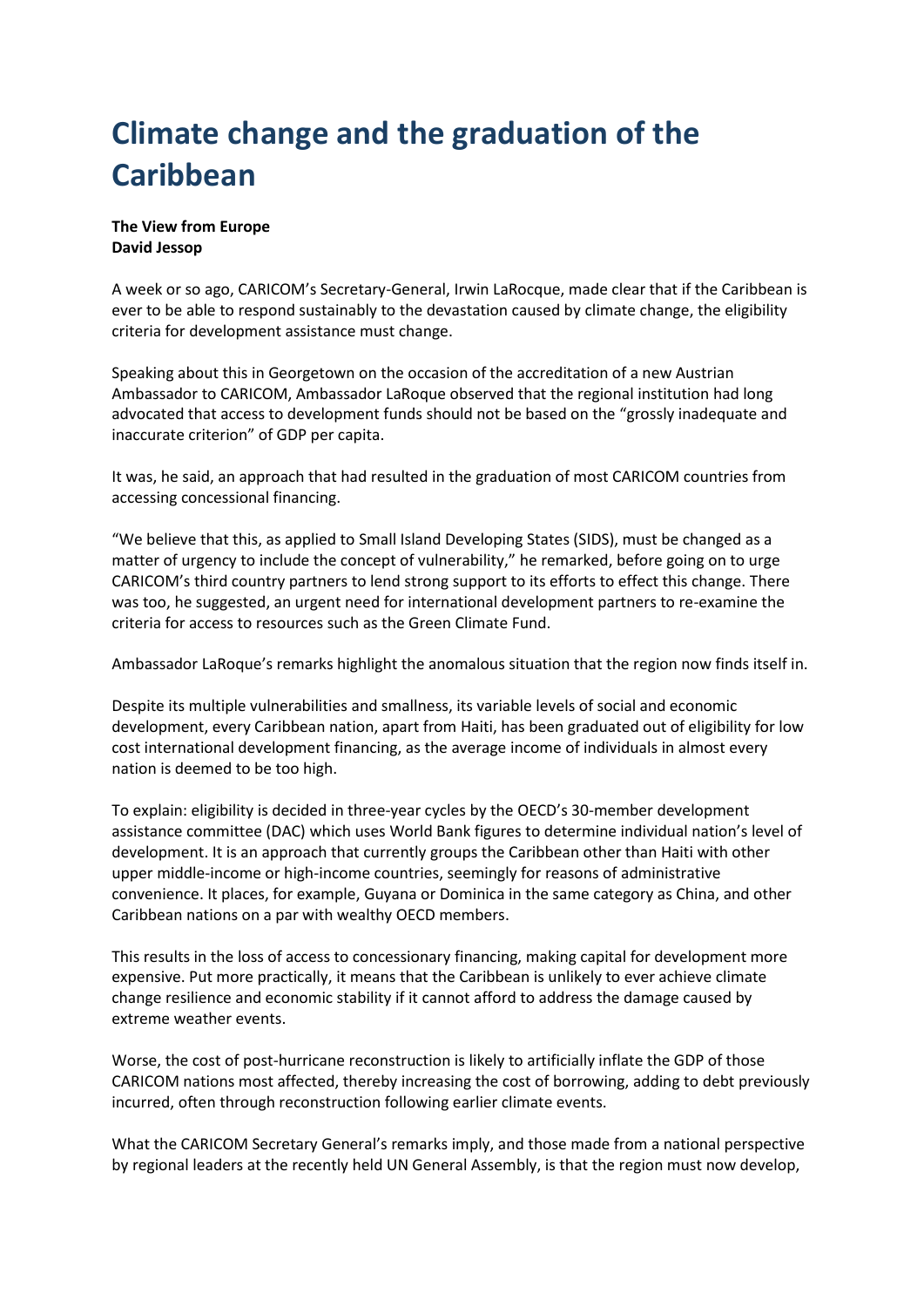communicate and follow a plan of action to address the issue in ways that involve a wider regional and international audience.

This means developing a campaign that is about more than just ministers, ambassadors and officials crossing continents to attend anonymous meetings. It will require overcoming bureaucratic inertia and having wealthy countries recognise politically that alternative criteria are required for nations that are small, low lying and vulnerable.

Critical to progressing the region's case will be working with groups that can help change the minds of OECD member states. This will be challenging, not least because for this to occur, unanimity is required among its members, which include a now inward looking, climate change denying United States.

This suggests that at the heart of any regional campaign must be a parallel more general approach involving the World Bank, the IMF and other international financial institutions. This will require consistency with the UN's agreed Sustainable Development goals and the related UN Multicounty Sustainable Development Framework in the Caribbean while also having resonance with nations in Europe, the Commonwealth, and the small island states of the Pacific and Indian Ocean.

That said, there are signs that they some wealthy European nations have recognised the need for a change in the OECD's criteria.

One of the more surprising developments following Hurricane Irma and the damage done to the British Virgin Islands and Anguilla, was the criticism by the UK's tabloid media of the alleged slowness of the British government's response, and the subsequent discovery that it had proven legally difficult to provide support because the per capita GDP of Britain's overseas territories was too high.

Subsequently the UK's International Development Secretary, Priti Patel, wrote to the OECD calling for urgent reform of its rules to reflect the vulnerability of Caribbean island states in the event of natural disasters. "These rules were first established over 40 years ago. The world has changed dramatically since then, and we will work constructively with international partners to ensure the rules remain relevant and up to date," she wrote.

It is also apparent that British officials are in discussion with other EU member states and with several leading Non-Governmental Organisations (NGOs) to explore whether there might be support for changing the rules.

More however is required if the region is to build on the international awareness that two hugely destructive hurricanes have created.

CARICOM could advance its good work on climate change by constructing a self-motivating lobby that involves the Diaspora, powerful Non-Governmental Organisations that are influential in international dialogue on development policy, and the Commonwealth. It could also be speaking to the people of the region, the environmentalists and the young who on social media can tell their peers globally, in their own words and in human terms, what may happen to a region loved by millions of visitors if it is not able to become more resilient.

As a low carbon or carbon negative emitter the Caribbean occupies the moral high ground, and can demonstrate it is at existential risk.